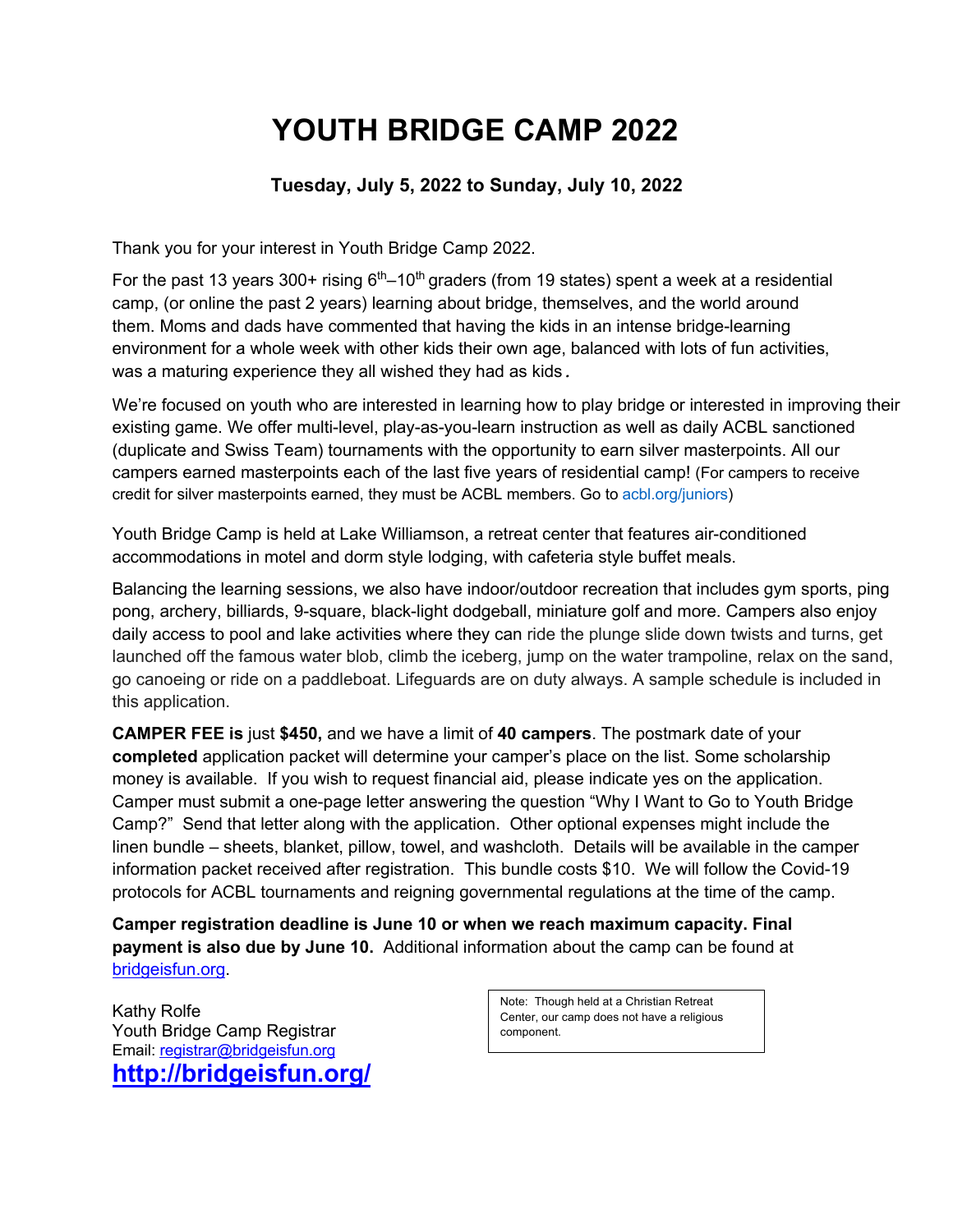## **YOUTH BRIDGE CAMP APPLICATION**

- **1.** Complete the application/health form and ACBL Consent/Release form.
- **2**. Include **\$50** non-refundable deposit. Make payable to: YBEO and Mail to: YBEO, c/o Kathy Rolfe PO BOX 232, Greenwood, MO 64034 Or Paypal (you pay any fees) to kathyrolfe@gmail.com

| Camper Name Manner Camper Name                                                                                                                                                                                                     | DOB Age Sex        |                   |                            |
|------------------------------------------------------------------------------------------------------------------------------------------------------------------------------------------------------------------------------------|--------------------|-------------------|----------------------------|
|                                                                                                                                                                                                                                    | (At time of camp)  |                   |                            |
| Home Address <b>Example 2018 Contract and Contract and Contract and Contract and Contract and Contract and Contract and Contract and Contract and Contract and Contract and Contract and Contract and Contract and Contract an</b> |                    |                   |                            |
| (Street)                                                                                                                                                                                                                           |                    |                   |                            |
| (City) (State) (Zip Code)                                                                                                                                                                                                          |                    |                   |                            |
| Circle Camper T-Shirt Size (all are adult sizes) Small Med Large XL XXL                                                                                                                                                            |                    |                   |                            |
| Linen Bundle $$10 \quad Y$ or N (Can be ordered as late as June 16 if you don't know now)                                                                                                                                          |                    |                   |                            |
| Financial aid requested? Y_____ or N __________                                                                                                                                                                                    |                    |                   |                            |
|                                                                                                                                                                                                                                    |                    |                   |                            |
|                                                                                                                                                                                                                                    |                    |                   |                            |
| (Primary Contact)                                                                                                                                                                                                                  |                    | (Primary Contact) |                            |
|                                                                                                                                                                                                                                    |                    |                   |                            |
| (Home/Cell)                                                                                                                                                                                                                        | (Work)             |                   |                            |
|                                                                                                                                                                                                                                    |                    |                   |                            |
|                                                                                                                                                                                                                                    |                    |                   |                            |
|                                                                                                                                                                                                                                    | (Home/Cell) (Work) |                   |                            |
| In the unlikely event that we cannot reach a parent or guardian, we ask that you provide an<br>additional emergency contact with whom we might consult.                                                                            |                    |                   |                            |
|                                                                                                                                                                                                                                    |                    |                   |                            |
|                                                                                                                                                                                                                                    |                    |                   |                            |
| Please tell us how you heard about Youth Bridge Camp ___________________________                                                                                                                                                   |                    |                   |                            |
| Y / N Is the camper currently a member of the American Contract Bridge League (ACBL)? If so,                                                                                                                                       |                    |                   |                            |
| please indicate their ACBL number.<br>ACBL #, one will be provided. FOR THE CAMPER: If you have any bridge experience, what<br>aspect of your game would you like to improve?                                                      |                    |                   | If camper does not have an |
|                                                                                                                                                                                                                                    |                    |                   |                            |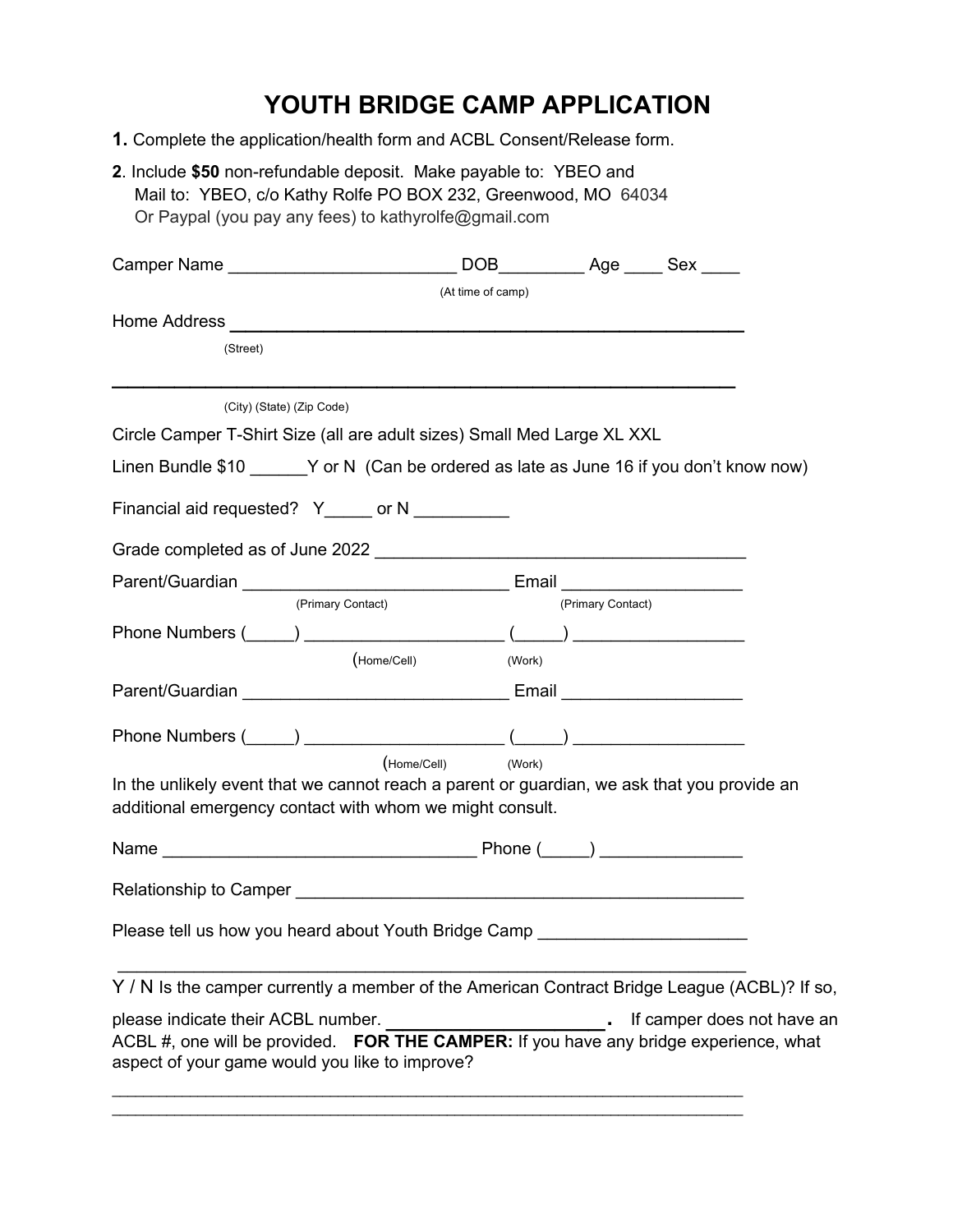## **Youth Bridge Camp Basic Rules and Expectations**

Every camper and staff member agree to follow all rules and expectations set forth by the Youth Bridge Education Organization (YBEO) and Lake Williamson, 17280 Lakeside Dr., Carlinville, IL 62626. These expectations include Covid-19 precautions in place at the time. Those details will also be in the camper information packet sent to you after registration and shortly before camp starts.

Any behavior endangering the physical, spiritual or psychological well-being of a camper or staff member will not be tolerated. These include:

- possession of illegal drugs
- possession of alcohol or tobacco
- possession of weapons
- smoking
- leaving the Lake Williamson premises
- racial taunts
- theft
- physical aggression
- destruction of property

#### **A VIOLATION OF ANY OF THE ABOVE WILL RESULT IN DISMISSAL FROM CAMP. Repeated non-compliance or harassment will also result in dismissal from camp.**

Camp is a place to learn Bridge and participate in recreational activities. We will be technology free for the week. ☺ **Campers will not be allowed to have cell phones, tablets, IPADS, IPODS, laser pointers or electronic handheld games/devices of any kind at camp.** Please leave these items with your parent or staff at check-in. Failure to comply with this rule will result in disciplinary action.

**Your signature on the camper application page means that you have read, understand and will comply with all rules**, **and participate to the best of your ability in all bridge camp activities.** 

I, \_\_\_\_\_\_\_\_\_\_\_\_\_\_\_\_\_\_\_\_\_\_\_\_\_\_\_\_\_\_\_\_\_, agree to follow all rules & expectations.

(Camper's full signature)

I, **I**, **E** EXECUTE THE STATE STATE SIGNAL STATE SIGNAL SIGNATURE AND **I**, have witnessed my child's signature and

(Parent or Legal guardian full signature) fully expect my child to comply with all rules & expectations.

Please indicate (by your initials) the mode of transportation

1. I will be escorting and picking up my child

2. Another adult will be escorting and picking up my child Name/Relation/Cell Phone

3. \_\_\_\_\_ My child will be flying into Lambert St. Louis Airport.

(An Air Transportation form must be downloaded from the web www.bridgeisfun.org and completed)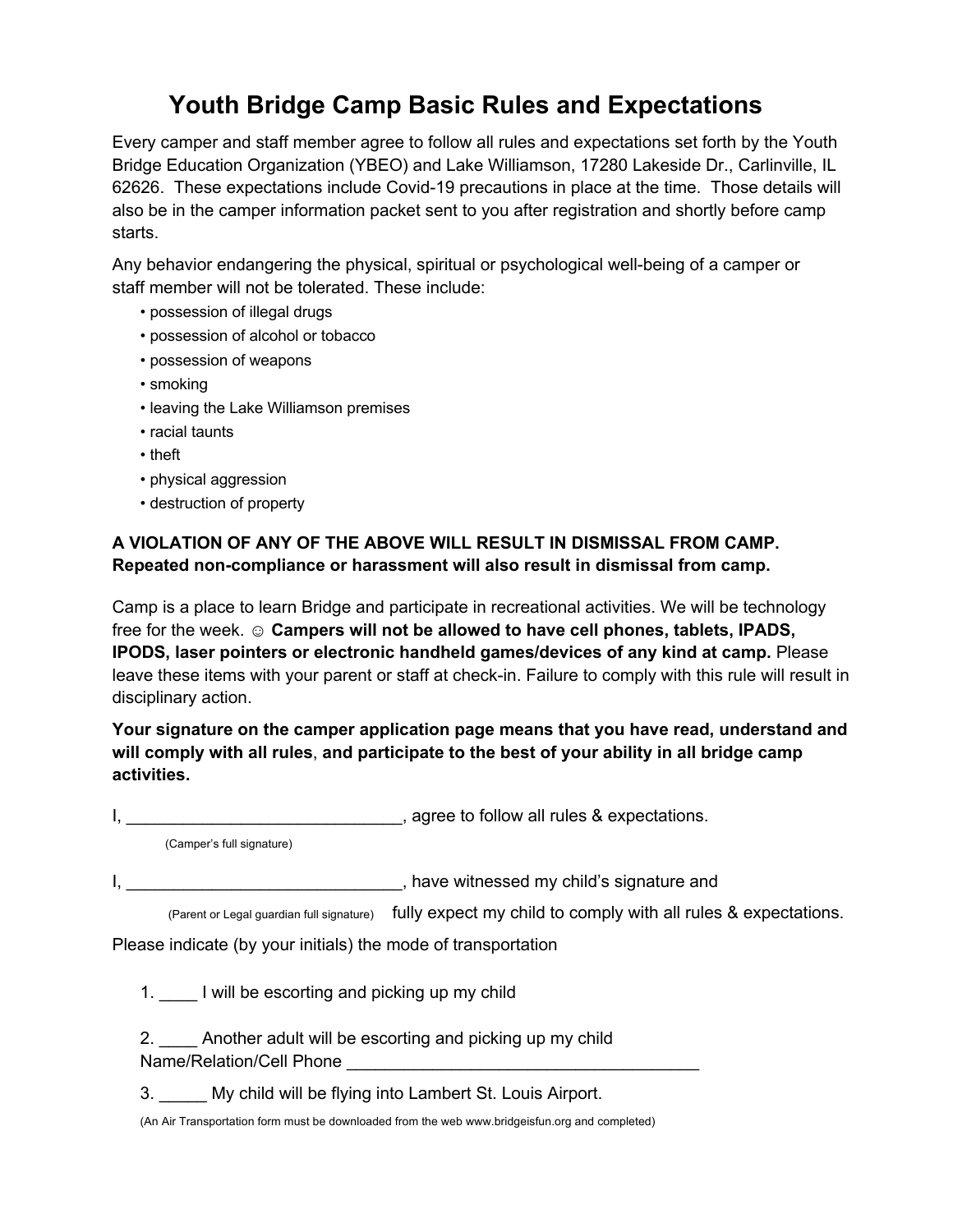### **Consent to Treat/Consent to Administer Medication**

I, \_\_\_\_\_\_\_\_\_\_\_\_\_\_\_\_\_\_\_\_\_\_\_\_\_\_\_\_\_represent that the information included here is correct. My child has permission to take part in all camp activities under supervision unless limitations are noted here, and I agree that the camp or camp personnel will not be held responsible for accidents arising therefrom. I hereby give permission to the camp to provide medical health care, administer prescribed medications, and seek emergency medical treatment including ordering x-rays or routine tests. I agree to the release of any records necessary for treatment, referral, billing, or insurance purposes. I give permission to the camp to arrange necessary related transportation. In the event of an emergency: (for child) if I cannot be reached, I hereby give permission to the physician selected by the camp to secure and administer treatment, including hospitalization, injection, surgery and anesthesia for the person named; (for myself) and in which I am incapacitated and/or the emergency contact cannot be reached, I hereby give permission to the physician selected by the camp to secure and administer treatment, including hospitalization, injection, surgery and anesthesia for the person named below. This completed health form may be photocopied for trips out of camp. My signature below represents that the above information on this form is correct for the camper listed.

I understand that Youth Bridge Camp (YBC) does not staff medical professionals. I further authorize YBC to dispense non-prescription analgesics for minor medical problems such as headaches, sunburn, insect bites, etc.

Stocked medications may include but are not limited to:

Acetaminophen (e.g. Tylenol), ibuprofen, antacids (e.g. Tums, Pepto, Alka-Seltzer), oral allergy medication (e.g. Benadryl, Sudafed), topical ointment (e.g. Benadryl cream, hydrocortisone), throat lozenges, antibiotic cream, anti-diarrheal meds, cold medication (e.g. Nyquil/Dayquil)

This authorization is effective from July 5-July 10, 2022.

|                                       | Date <u>__________________________</u>                                                                                                                                                                                       |  |
|---------------------------------------|------------------------------------------------------------------------------------------------------------------------------------------------------------------------------------------------------------------------------|--|
| Signature of Parent or Legal Guardian |                                                                                                                                                                                                                              |  |
| Parent or Legal Guardian printed name |                                                                                                                                                                                                                              |  |
|                                       |                                                                                                                                                                                                                              |  |
|                                       |                                                                                                                                                                                                                              |  |
|                                       | Camper's Dentist _________________________________Office Phone (_____)______________________________                                                                                                                         |  |
| <b>Family Medical Insurance</b>       |                                                                                                                                                                                                                              |  |
| their stay.                           | Parents/guardians are financially responsible for healthcare costs. All campers must have health insurance during                                                                                                            |  |
|                                       | Insurance Carrier or Plan Name ______________________________Carrier Phone (__) ___________                                                                                                                                  |  |
|                                       |                                                                                                                                                                                                                              |  |
|                                       |                                                                                                                                                                                                                              |  |
|                                       | Note: Some emergency rooms ask for the parent's Social Security Number. It is not required that this information be<br>provided to YBC but you may be asked by the hospital to provide it before they will treat your child. |  |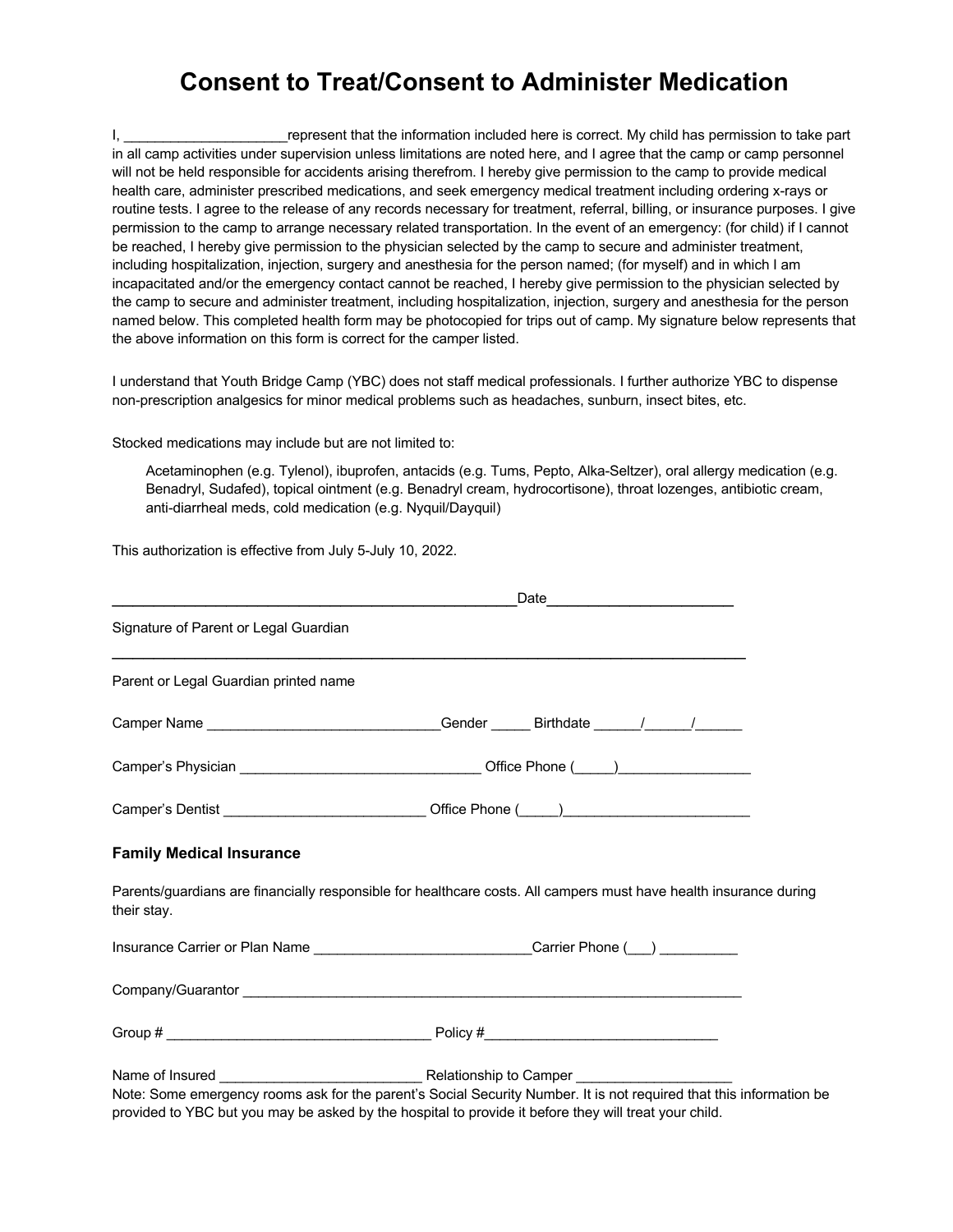### **HEALTH HISTORY FORM**

|                   | Y / N Does this child have any food allergies? If YES, please list and describe the type                                                                                                                                                                                                                                                                       |  |
|-------------------|----------------------------------------------------------------------------------------------------------------------------------------------------------------------------------------------------------------------------------------------------------------------------------------------------------------------------------------------------------------|--|
|                   |                                                                                                                                                                                                                                                                                                                                                                |  |
|                   | <u> 1989 - Johann Stoff, amerikansk politiker (d. 1989)</u>                                                                                                                                                                                                                                                                                                    |  |
|                   | Y / N Does this child have any medicine allergies or medicines your child may not take? If                                                                                                                                                                                                                                                                     |  |
|                   | YES, please list and describe the type and severity reaction: ___________________                                                                                                                                                                                                                                                                              |  |
|                   |                                                                                                                                                                                                                                                                                                                                                                |  |
|                   | Y / N Does this child have any other significant allergies? If YES, please list and describe the                                                                                                                                                                                                                                                               |  |
|                   |                                                                                                                                                                                                                                                                                                                                                                |  |
|                   | Y / N Does this child have dietary restrictions (due to medical condition) If YES, please list:                                                                                                                                                                                                                                                                |  |
|                   | Y / N Has this child had surgery in the past 12 months? If YES, explain: __________________________                                                                                                                                                                                                                                                            |  |
| migraines, etc.): | Describe any medical, psychological, emotional, or behavioral conditions the camp staff needs to know about to support<br>and protect the welfare of your camper, to enable him/her to participate fully in the camp program, and to receive<br>appropriate emergency care. (i.e., asthma, seizures, bedwetting, menstrual issues, ADD/ADHD, autism, diabetes, |  |
|                   |                                                                                                                                                                                                                                                                                                                                                                |  |

Describe preferred response if issues with these conditions arise. Attach an additional page if needed.

 $\mathcal{L}_\mathcal{L} = \{ \mathcal{L}_\mathcal{L} = \{ \mathcal{L}_\mathcal{L} = \{ \mathcal{L}_\mathcal{L} = \{ \mathcal{L}_\mathcal{L} = \{ \mathcal{L}_\mathcal{L} = \{ \mathcal{L}_\mathcal{L} = \{ \mathcal{L}_\mathcal{L} = \{ \mathcal{L}_\mathcal{L} = \{ \mathcal{L}_\mathcal{L} = \{ \mathcal{L}_\mathcal{L} = \{ \mathcal{L}_\mathcal{L} = \{ \mathcal{L}_\mathcal{L} = \{ \mathcal{L}_\mathcal{L} = \{ \mathcal{L}_\mathcal{$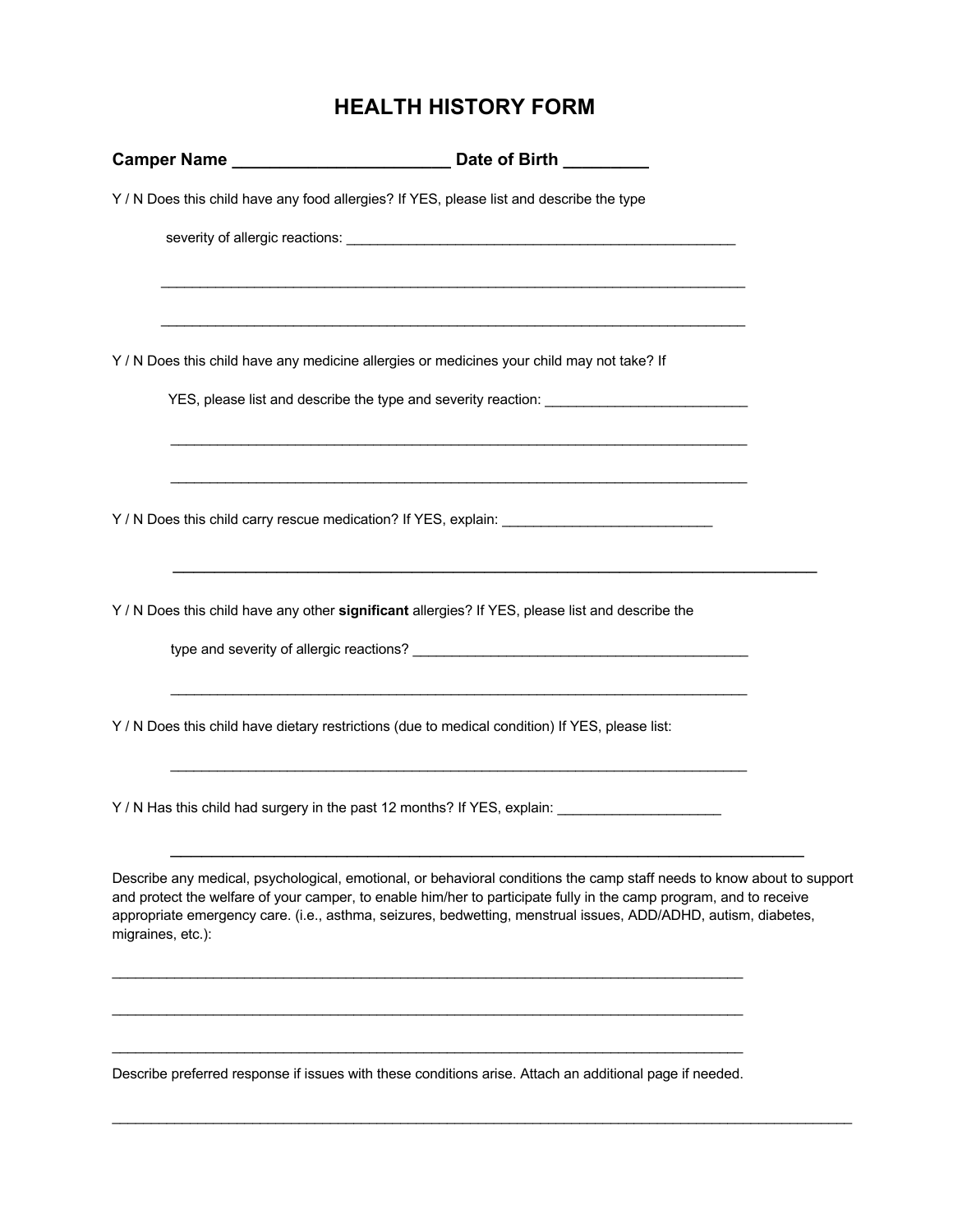### **HEALTH HISTORY FORM (continued)**

**Camper Name Campair 1 Campair 1 Campair 1 Campair 1 Campair 1 Campair 1 Campair 1 Campair 1 Campair 1 Campair 1 Campair 1 Campair 1 Campair 1 Campair 1 Campair 1 Campair 1 Campair 1 Ca** 

Please list any activities in which the camper should NOT participate for health reasons.

\_\_\_\_\_\_\_\_\_\_\_\_\_\_\_\_\_\_\_\_\_\_\_\_\_\_\_\_\_\_\_\_\_\_\_\_\_\_\_\_\_\_\_\_\_\_\_\_\_\_\_\_\_\_\_\_\_\_\_\_\_\_\_\_\_\_\_\_\_\_\_\_\_\_\_\_\_\_\_\_\_

 $\_$  , and the state of the state of the state of the state of the state of the state of the state of the state of the state of the state of the state of the state of the state of the state of the state of the state of the

Medication Policies

• Emergency medications, such as inhalers or EpiPen's, may be kept in the camper's possession. Other medications will be turned into the camp staff upon arrival.

• All medications (prescription and non-prescription) to be administered at camp must arrive WITH their prescription and/or identifying bottles. ALL medications must be placed in weekly pill organizers.

- Bring enough of each medication to last throughout camp.
- It is the responsibility of the camper to come to the designated camp staff to obtain his/her medications as prescribed.

If the camper takes prescribed or over-the-counter medications, please list them here (attach an additional page if necessary)

 $\_$  , and the state of the state of the state of the state of the state of the state of the state of the state of the state of the state of the state of the state of the state of the state of the state of the state of the

 $\mathcal{L}_\mathcal{L} = \{ \mathcal{L}_\mathcal{L} = \{ \mathcal{L}_\mathcal{L} = \{ \mathcal{L}_\mathcal{L} = \{ \mathcal{L}_\mathcal{L} = \{ \mathcal{L}_\mathcal{L} = \{ \mathcal{L}_\mathcal{L} = \{ \mathcal{L}_\mathcal{L} = \{ \mathcal{L}_\mathcal{L} = \{ \mathcal{L}_\mathcal{L} = \{ \mathcal{L}_\mathcal{L} = \{ \mathcal{L}_\mathcal{L} = \{ \mathcal{L}_\mathcal{L} = \{ \mathcal{L}_\mathcal{L} = \{ \mathcal{L}_\mathcal{$ 

 $\_$  , and the state of the state of the state of the state of the state of the state of the state of the state of the state of the state of the state of the state of the state of the state of the state of the state of the

 $\_$  , and the state of the state of the state of the state of the state of the state of the state of the state of the state of the state of the state of the state of the state of the state of the state of the state of the

 $\_$  , and the state of the state of the state of the state of the state of the state of the state of the state of the state of the state of the state of the state of the state of the state of the state of the state of the

For Female Campers: Has this person menstruated? Y / N If not, has she been told about it? Y / N

Has the camper had the following immunizations/vaccines:

- Y / N Covid-19 Date of last Shot: \_\_\_\_\_\_\_\_/\_\_\_\_\_\_/\_\_\_\_\_
- Y / N Varicella (chickenpox)
- Y / N MMR (Measles, Mumps, Rubella)
- Y / N Meningococcal (meningitis)

| Y / N Diphtheria, Tetanus, Pertussis | Date of last Tetanus Shot: |  |
|--------------------------------------|----------------------------|--|
|                                      |                            |  |

NOTE: The camp personnel will notify you or the emergency contact if your child displays the following:

- Any illness that persists longer than 24 hours, including fevers, coughs, excess expulsion of bodily fluids, allergic reactions, or severe tiredness.
- Any injury that causes severe prolonged pain, discoloration and/or swelling.
- Any condition that cannot be sufficiently treated by camp personnel.
- Any condition requiring transportation to other medical services.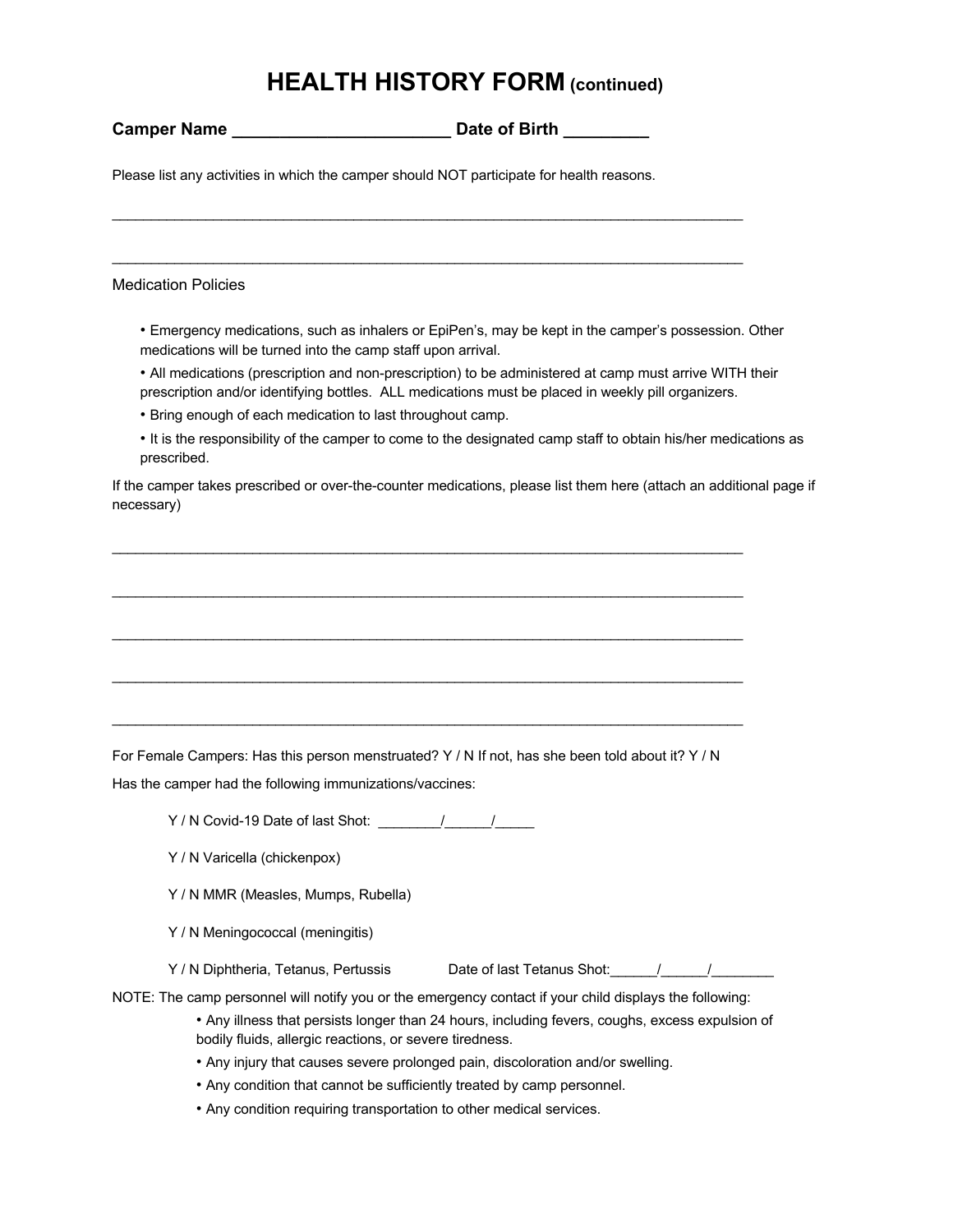### **American Contract Bridge League**

6575 Windchase Blvd. • Horn Lake MS 38637-1523 662-253-3100 • Fax 662-253-3187 • www.acbl.org

#### **CONSENT & RELEASE (MINOR CHILD**)

I hereby agree that the minor child identified below may be photographed, interviewed, questioned, make comments, be videotaped/filmed or otherwise recorded on terms hereinafter stated for use in a video production by the American Contract Bridge League ("Producer"). I give the Producer, its licensees, its assigns, etc. the right to use said minor's name, likeness, identity, and the exclusive right to use, display and exhibit any or all of the photographs, videotape/film and/or interview for use in any manner, including, but, not limited to, broadcast or non-broadcast video, posting on the internet, and the advertising and marketing thereof. The Producer and its licensees and assigns may use, duplicate, and distribute by any means whether now known or hereafter developed the photograph, interview, video/film, or any portion of it, or related materials, without limitation. I acknowledge that Producer has complete discretion to edit or truncate the photograph, interview, video/film and the production. I understand that the Producer has no obligation to use or broadcast the photograph, interview film/video or production, and that I, or the minor child, will receive no monetary compensation for the rights granted herein. I irrevocably consent to any use by the Producer of the name and/or photograph of the minor child identified below in any manner and for any purpose, including, but not limited to, the advertising and promotion of the Producer and/or any of its programs, in any medium of communication or publication.

I completely release and hold harmless the Producer, its agents and assigns, from any and all claims and demands which may arise out of or are otherwise related to such use of the name and/or photograph, or video of the minor child identified below, including, but, not limited to, any and all claims and demands in relation to libel and invasion of privacy.

I represent that I am over eighteen years of age, and I may freely and competently contract for in my own name regarding the above and in the name of my minor child or children, or a child or children for whom I serve as a legal guardian.

I also acknowledge that this Agreement is the entire agreement and understanding between Producer and myself, and that it replaces and supersedes any other discussions and agreements between us. I did not hear and I am not relying on any statement or representation by anyone connected with Producer that affects, in any way, my decision to sign this agreement. I acknowledge that I cannot amend this Agreement orally and that any changes or amendment to this agreement must be in writing, signed by myself and the American Contract Bridge League (ACBL).

This Consent & Release shall also inure to the benefit of the legal representatives, employees, members, assigns, licensees, and consultants of the ACBL.

I have read the foregoing release, authorization, and agreement before affixing my signature below, and warrant that I fully understand the contents thereof.

I intend to be legally bound by this release which is governed by Mississippi law.

Dated: \_\_\_\_\_

(Signature of Parent or Legal Guardian)

(Print Name of Parent or Legal Guardian)

Home Address

(Street)  $\mathcal{L}_\mathcal{L} = \{ \mathcal{L}_\mathcal{L} = \{ \mathcal{L}_\mathcal{L} = \{ \mathcal{L}_\mathcal{L} = \{ \mathcal{L}_\mathcal{L} = \{ \mathcal{L}_\mathcal{L} = \{ \mathcal{L}_\mathcal{L} = \{ \mathcal{L}_\mathcal{L} = \{ \mathcal{L}_\mathcal{L} = \{ \mathcal{L}_\mathcal{L} = \{ \mathcal{L}_\mathcal{L} = \{ \mathcal{L}_\mathcal{L} = \{ \mathcal{L}_\mathcal{L} = \{ \mathcal{L}_\mathcal{L} = \{ \mathcal{L}_\mathcal{$ 

| (City) (State) (Zip Code) |  |  |
|---------------------------|--|--|
|---------------------------|--|--|

Print Name of Minor Child **With American Child Report Figure 2014**